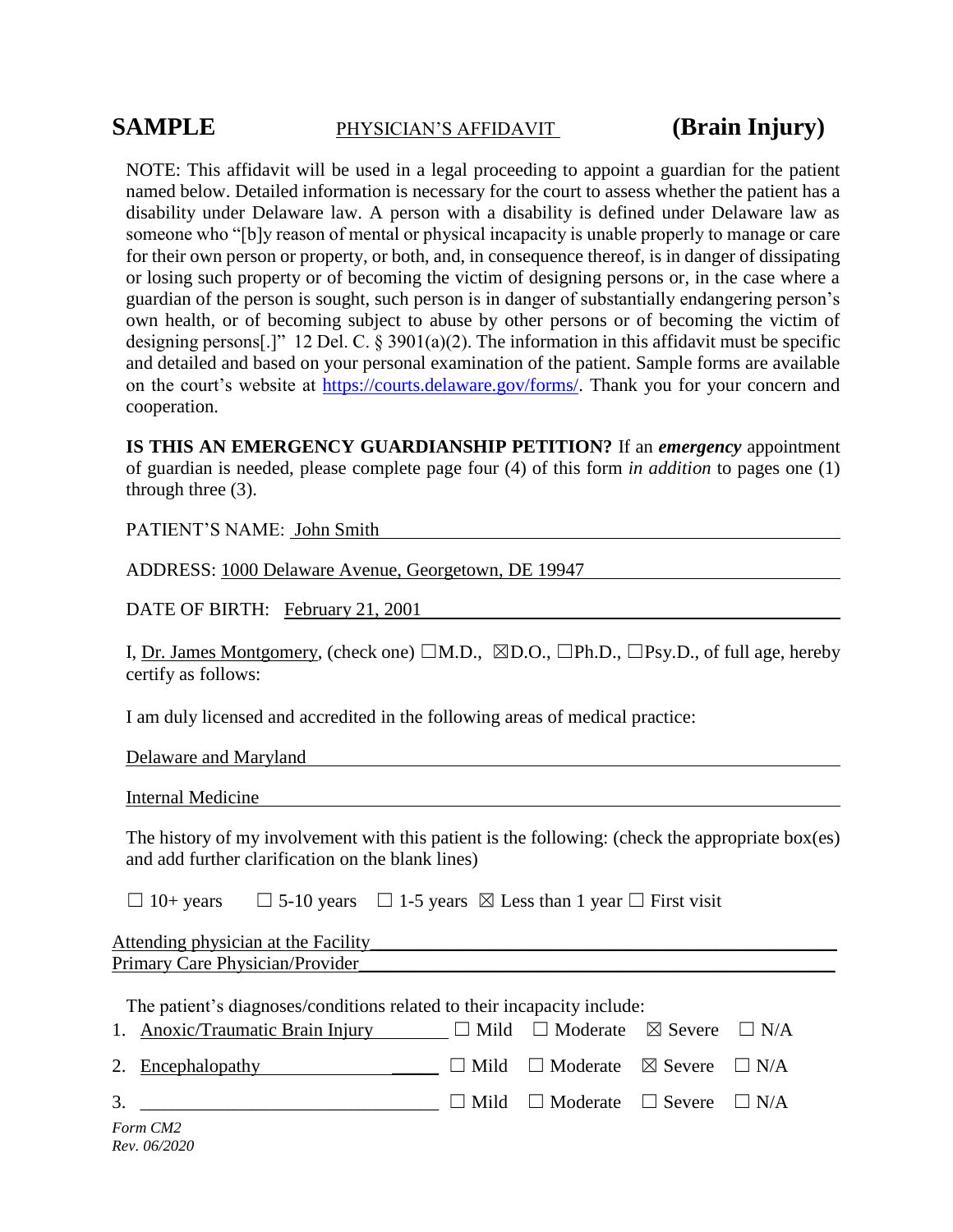Patient Name: John Smith

I personally examined this patient on June 20, 2020

The examination lasted approximately 30 minutes (Time) Relevant tests and results related to their incapacity: Computerized Tomography (CT Scan), Magnetic Resonance Imaging (MRI), Reviewed Labs, Physical Examination, reviewed medical records, and Mini Mental State Exam (MMSE)

Does the patient have difficulty communicating? If so, describe the difficulty in detail, and provide the cause of the patient's difficulty with communication:

|  | Yes, Non-Verbal |
|--|-----------------|
|  |                 |

Based on tests and my examination of this patient, it is my professional opinion that she/he:

#### ☐**does not have**

☒**does have**

a disability that significantly interferes with the ability to make responsible decisions regarding health care, food, clothing, shelter, or finances.

 $\Box$  (Optional) The following documents are attached as supporting information regarding the particulars of the disability:

Describe the patient's disability:

Severe Anoxic Brain Injury, Non-Verbal Communication, Impaired cognition, convulsions, seizures. Severe Encephalopathy

\_\_\_\_\_\_\_\_\_\_\_\_\_\_\_\_\_\_\_\_\_\_\_\_\_\_\_\_\_\_\_\_\_\_\_\_\_\_\_\_\_\_\_\_\_\_\_\_\_\_\_\_\_\_\_\_\_\_\_\_\_\_\_\_\_\_\_\_\_\_\_\_\_\_

\_\_\_\_\_\_\_\_\_\_\_\_\_\_\_\_\_\_\_\_\_\_\_\_\_\_\_\_\_\_\_\_\_\_\_\_\_\_\_\_\_\_\_\_\_\_\_\_\_\_\_\_\_\_\_\_\_\_\_\_\_\_\_\_\_\_\_\_\_\_\_\_\_\_ \_\_\_\_\_\_\_\_\_\_\_\_\_\_\_\_\_\_\_\_\_\_\_\_\_\_\_\_\_\_\_\_\_\_\_\_\_\_\_\_\_\_\_\_\_\_\_\_\_\_\_\_\_\_\_\_\_\_\_\_\_\_\_\_\_\_\_\_\_\_\_\_\_\_

The disability impairs the patient's ability to perform the following functions and activities: Patient needs assistance with daily living activities (ADL's), including bathing, clothing, feeding, medication and financial decisions

\_\_\_\_\_\_\_\_\_\_\_\_\_\_\_\_\_\_\_\_\_\_\_\_\_\_\_\_\_\_\_\_\_\_\_\_\_\_\_\_\_\_\_\_\_\_\_\_\_\_\_\_\_\_\_\_\_\_\_\_\_\_\_\_\_\_\_\_\_\_\_\_\_\_\_ \_\_\_\_\_\_\_\_\_\_\_\_\_\_\_\_\_\_\_\_\_\_\_\_\_\_\_\_\_\_\_\_\_\_\_\_\_\_\_\_\_\_\_\_\_\_\_\_\_\_\_\_\_\_\_\_\_\_\_\_\_\_\_\_\_\_\_\_\_\_\_\_\_\_\_

In my opinion, the patient

#### ☐**does have**

#### ☒**does not have**

sufficient mental capacity to understand the nature of guardianship in order to consent to the appointment of a guardian.

*Form CM2 Rev. 06/2020*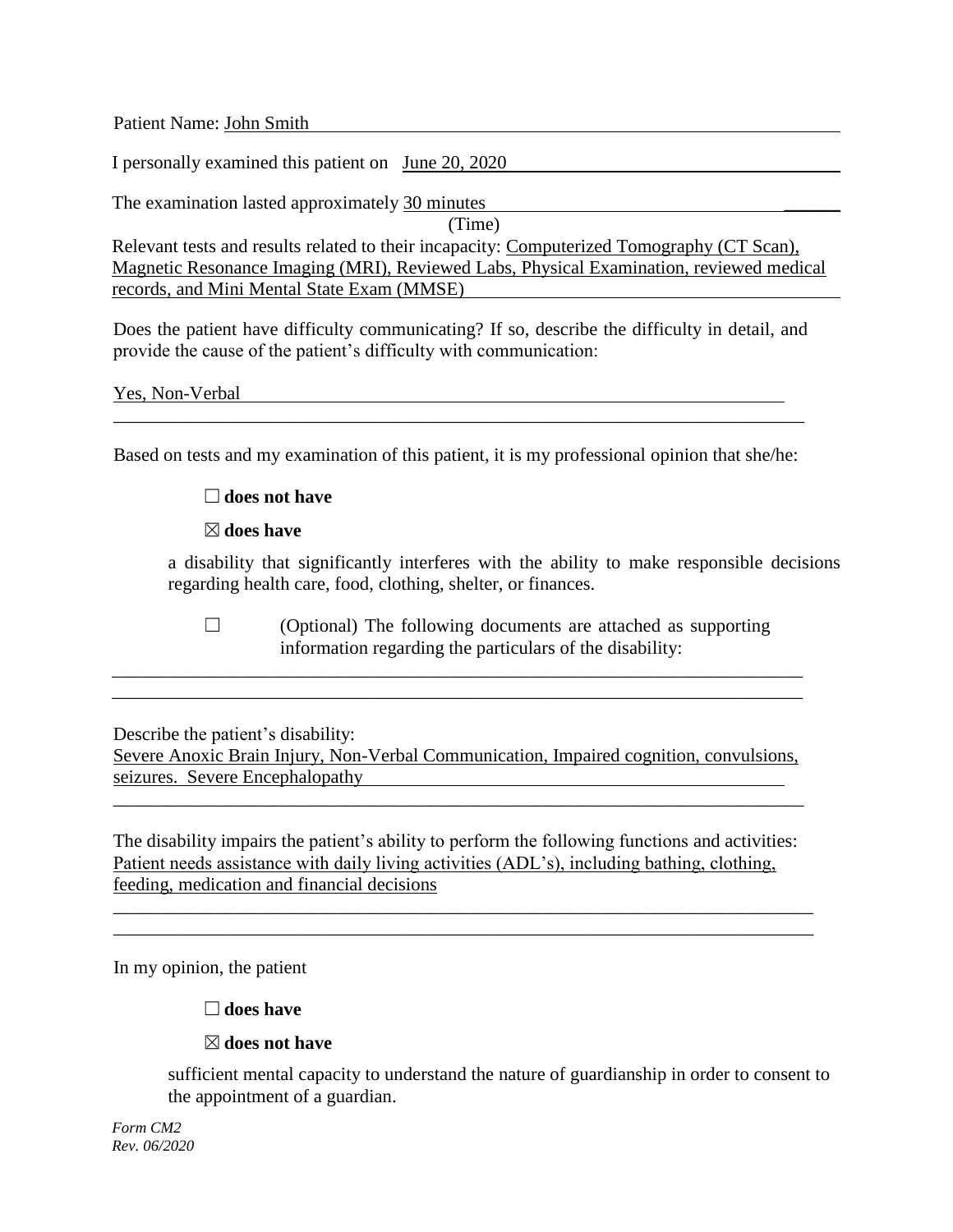Patient Name: John Smith

The patient is or is not able to perform the following functions independently:

| Activities of daily living                   | $\vert \ \ \vert$ | Is able | $\boxtimes$ Is not able |
|----------------------------------------------|-------------------|---------|-------------------------|
| Pay his/her own bills                        |                   | Is able | $\boxtimes$ Is not able |
| Live alone                                   |                   | Is able | $\boxtimes$ Is not able |
| Take medication appropriately                |                   | Is able | $\boxtimes$ Is not able |
| Give informed consent for medical procedures |                   | Is able | $\boxtimes$ Is not able |
| Resist scams                                 |                   | Is able | $\boxtimes$ Is not able |

**I solemnly swear and affirm under the penalties of perjury and upon personal knowledge that the contents of this affidavit are true.**

\_\_\_\_\_\_\_\_\_\_\_\_\_\_\_\_\_\_\_\_\_\_\_\_\_\_\_\_\_ \_\_\_\_\_\_\_\_\_\_\_\_\_\_\_\_\_\_\_\_\_\_\_\_\_\_\_\_\_\_\_\_\_\_\_

Date Physician's Signature

\_\_\_\_\_\_\_\_\_\_\_\_\_\_\_\_\_\_\_\_\_\_\_\_\_\_\_\_\_\_\_\_\_\_\_ Printed Name

Physician's Address: Sussex Memorial Hospital, 10 Beech Nut Avenue, Milford, DE

Physician's Phone Number: (302) 444-4242

STATE OF \_\_\_\_\_\_\_\_\_\_\_\_\_\_\_\_\_\_\_\_\_\_\_\_\_\_\_:

COUNTY OF \_\_\_\_\_\_\_\_\_\_\_\_\_\_\_\_\_\_\_\_\_\_\_\_:

This instrument was acknowledged before me on this \_\_\_\_\_ day of \_\_\_\_\_\_\_\_\_\_\_, 20\_\_\_\_\_ by [Name of affiant].

\_\_\_\_\_\_\_\_\_\_\_\_\_\_\_\_\_\_\_\_\_\_\_\_\_\_\_\_\_ Notary Public

*Form CM2 Rev. 06/2020*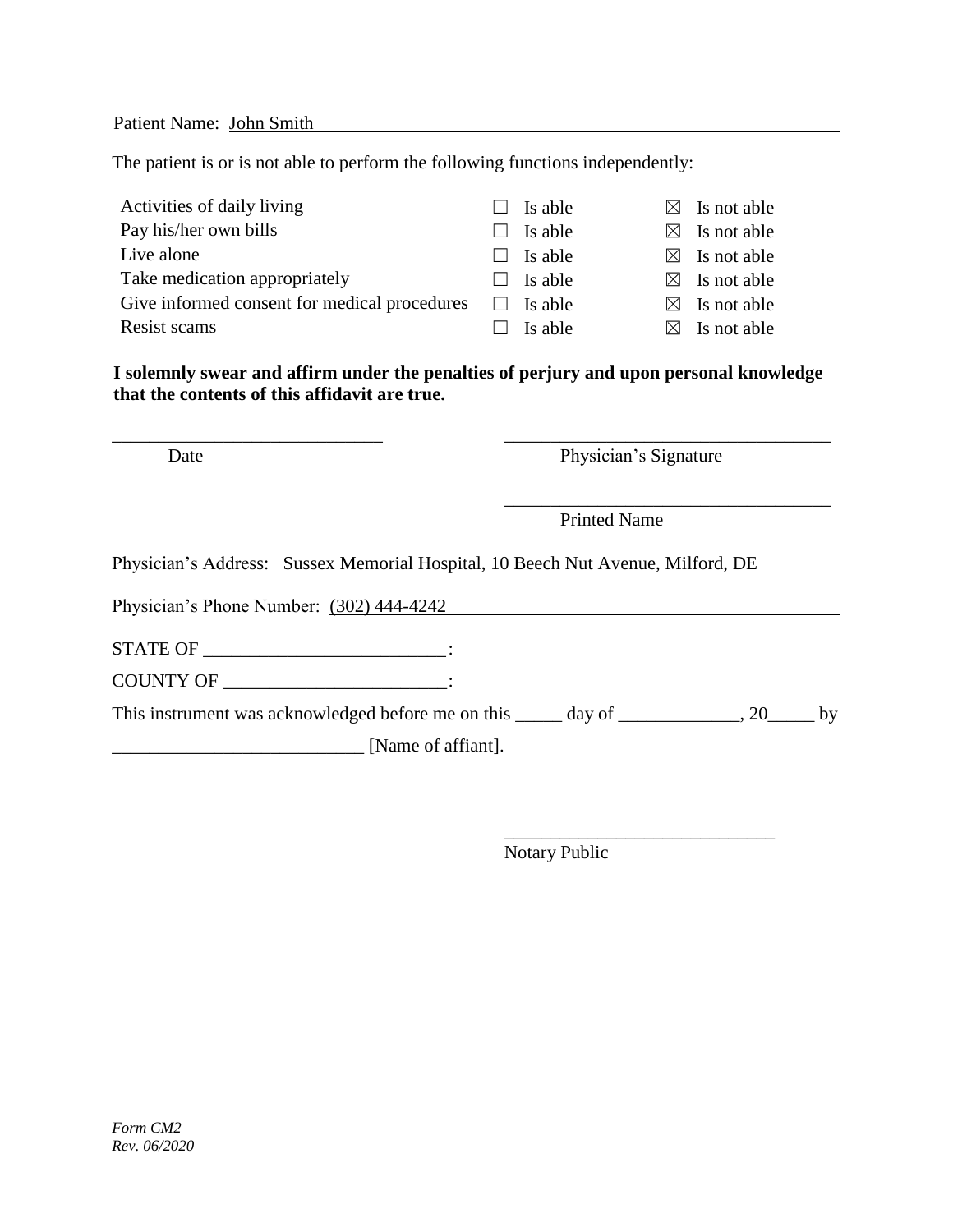### **SAMPLE** PHYSICIAN'S AFFIDAVIT **(Dementia)**

NOTE: This affidavit will be used in a legal proceeding to appoint a guardian for the patient named below. Detailed information is necessary for the court to assess whether the patient has a disability under Delaware law. A person with a disability is defined under Delaware law as someone who "[b]y reason of mental or physical incapacity is unable properly to manage or care for their own person or property, or both, and, in consequence thereof, is in danger of dissipating or losing such property or of becoming the victim of designing persons or, in the case where a guardian of the person is sought, such person is in danger of substantially endangering person's own health, or of becoming subject to abuse by other persons or of becoming the victim of designing persons[.]" 12 Del. C.  $\S 3901(a)(2)$ . The information in this affidavit must be specific and detailed and based on your personal examination of the patient. Sample forms are available on the court's website at [https://courts.delaware.gov/forms/.](https://courts.delaware.gov/forms/) Thank you for your concern and cooperation.

**IS THIS AN EMERGENCY GUARDIANSHIP PETITION?** If an *emergency* appointment of guardian is needed, please complete page four (4) of this form *in addition* to pages one (1) through three (3).

PATIENT'S NAME: Luke Spencer

ADDRESS: 500 N. 100<sup>th</sup> Street, Wilmington, DE 19713

DATE OF BIRTH: May 15, 1935

I, Dr. Roman Brady, (check one)  $\boxtimes M.D., \square D.O., \square Ph.D., \square Psy.D.,$  of full age, hereby certify as follows:

I am duly licensed and accredited in the following areas of medical practice:

Delaware and Texas – Family Medicine and Internal Medicine

The history of my involvement with this patient is the following: (check the appropriate box(es) and add further clarification on the blank lines)

\_\_\_\_\_\_\_\_\_\_\_\_\_\_\_\_\_\_\_\_\_\_\_\_\_\_\_\_\_\_\_\_\_\_\_\_\_\_\_\_\_\_\_\_\_\_\_\_\_\_\_\_\_\_\_\_\_\_\_\_\_\_\_\_\_\_\_\_\_\_\_\_\_\_\_\_

 $\Box$  10+ years  $\Box$  5-10 years  $\boxtimes$  1-5 years  $\Box$  Less than 1 year  $\Box$  First visit

I am attending physician – Primary Care Physician

The patient's diagnoses/conditions related to their incapacity include:

| 1. Alzheimer and Dementia | $\Box$ Mild $\Box$ Moderate $\boxtimes$ Severe $\Box$ N/A |  |
|---------------------------|-----------------------------------------------------------|--|
|                           |                                                           |  |

2. Diabetes  $\Box$  Mild ⊠ Moderate  $\Box$  Severe  $\Box$  N/A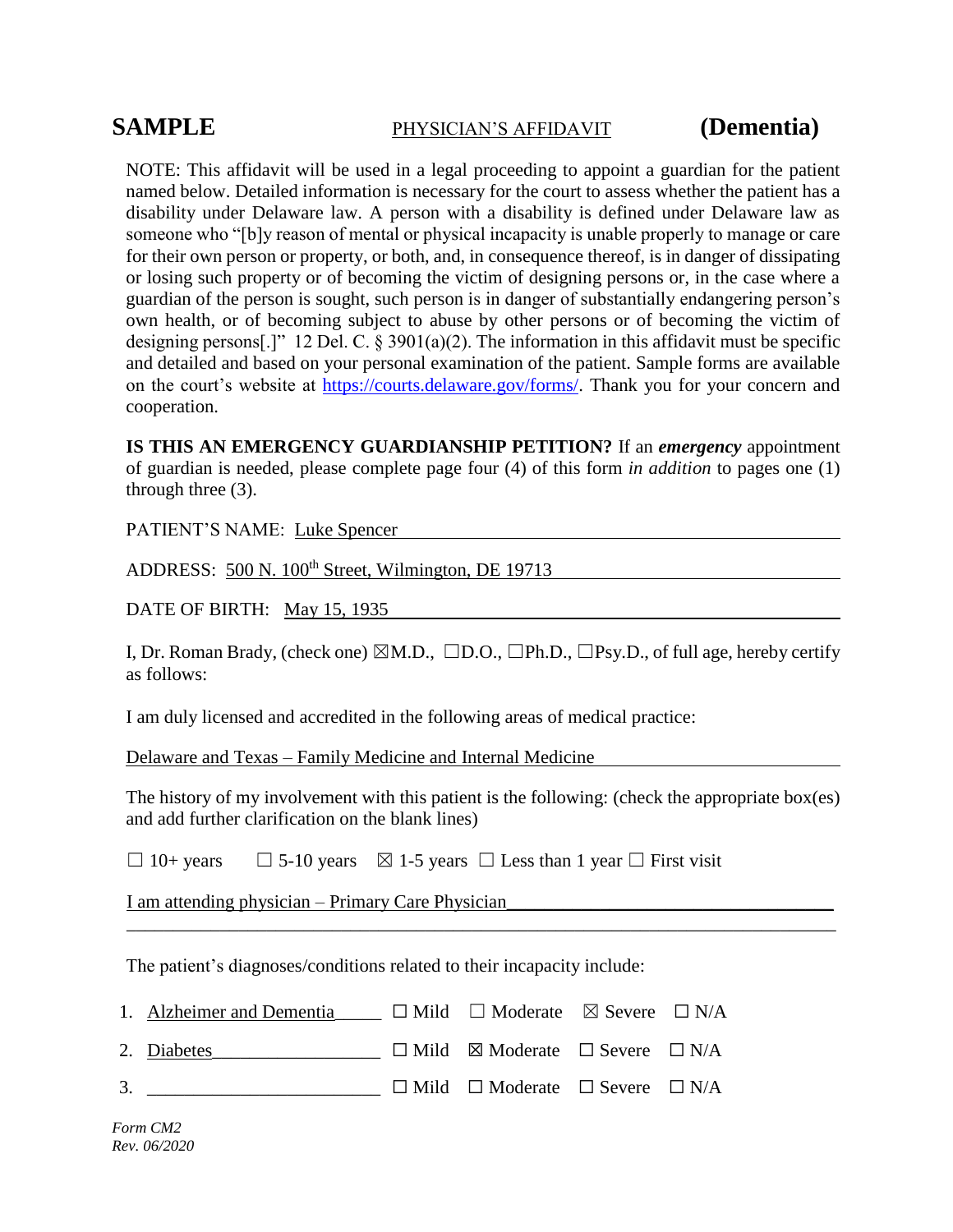Patient Name: Luke Spencer I personally examined this patient on: June 21, 2020 The examination lasted approximately 20 minutes (Time) Relevant tests and results related to their incapacity: Physical Examination, reviewed labs, CT Scan (Head) Mini Mental State Exam – MMSE – 10/30 score

(The maximum MMSE score is **30 points**. A Score of **20-24** suggest mild dementia, **13 to 20** suggests moderate dementia, and **less than 12** indicates severe dementia. On average the MMSE score of a person with Alzheimer's declines about two to four points each year.)

Does the patient have difficulty communicating? If so, describe the difficulty in detail, and provide the cause of the patient's difficulty with communication: Patient has trouble finding the right words, repeats words, stories and phrases, mixes unrelated phrases and ideas, loses train of thought easily

Based on tests and my examination of this patient, it is my professional opinion that she/he:

### ☐**does not have**

### ☒**does have**

a disability that significantly interferes with the ability to make responsible decisions regarding health care, food, clothing, shelter, or finances.

 $\Box$  (Optional) The following documents are attached as supporting information regarding the particulars of the disability:

\_\_\_\_\_\_\_\_\_\_\_\_\_\_\_\_\_\_\_\_\_\_\_\_\_\_\_\_\_\_\_\_\_\_\_\_\_\_\_\_\_\_\_\_\_\_\_\_\_\_\_\_\_\_\_\_\_\_\_\_

MMSE Exam \_\_\_\_

Describe the patient's disability:

Alzheimer's Dementia Disease - Visual Variant – Severe, End states of Dementia Apraxia

The disability impairs the patient's ability to perform the following functions and activities: Needs aid with daily activities of daily living such as clothing, feeding bathing medication, preparing meals and when to eat, cannot handle own finances, unable to drive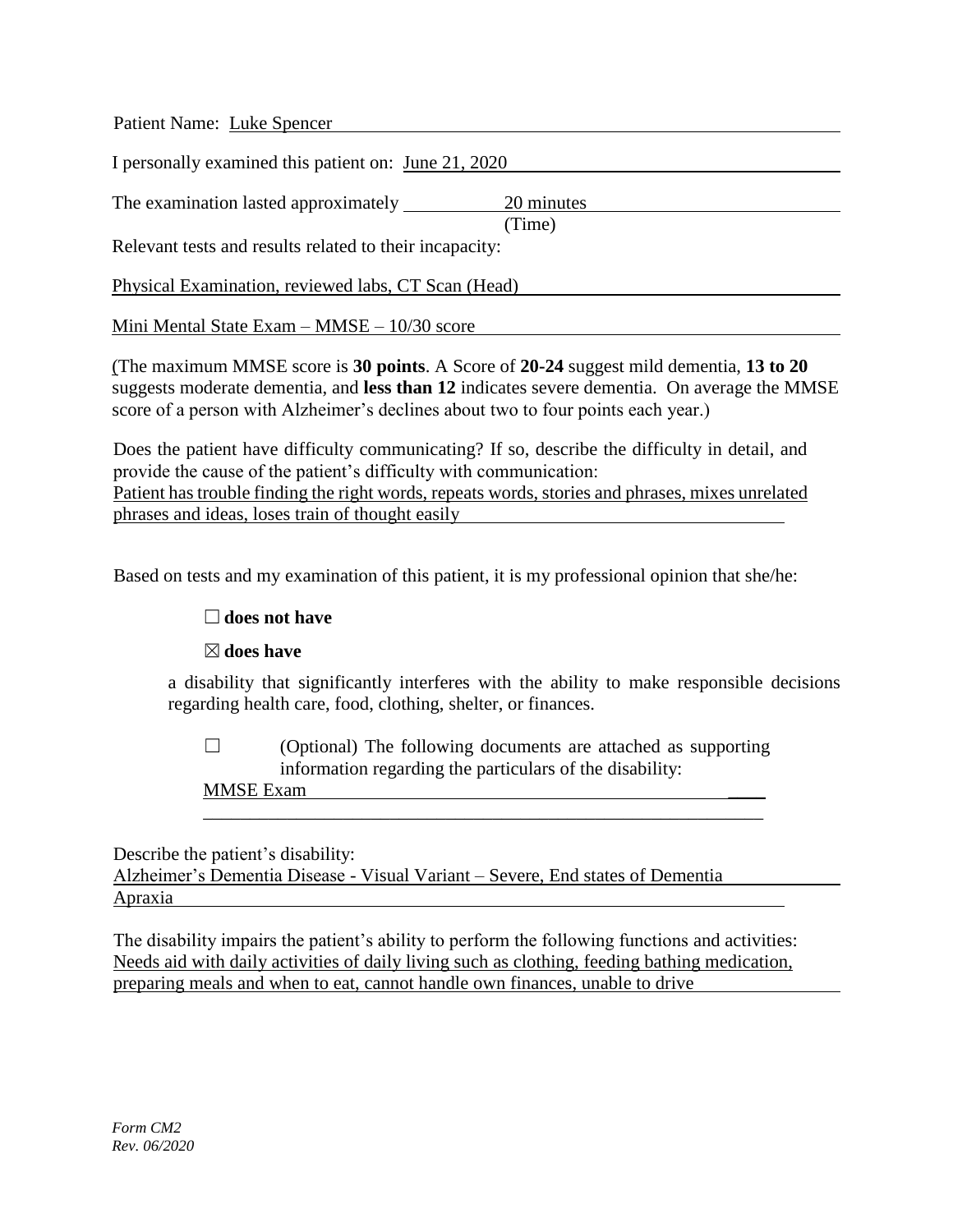Patient Name: Luke Spencer

In my opinion, the patient

### ☐**does have**

#### ☒**does not have**

sufficient mental capacity to understand the nature of guardianship in order to consent to the appointment of a guardian.

The patient is or is not able to perform the following functions independently:

| Activities of daily living                   |        | Is able        | $\boxtimes$ Is not able |
|----------------------------------------------|--------|----------------|-------------------------|
| Pay his/her own bills                        |        | Is able        | $\boxtimes$ Is not able |
| Live alone                                   | $\Box$ | Is able        | $\boxtimes$ Is not able |
| Take medication appropriately                |        | $\Box$ Is able | $\boxtimes$ Is not able |
| Give informed consent for medical procedures |        | Is able        | $\boxtimes$ Is not able |
| Resist scams                                 |        | Is able        | $\boxtimes$ Is not able |

**I solemnly swear and affirm under the penalties of perjury and upon personal knowledge that the contents of this affidavit are true.**

\_\_\_\_\_\_\_\_\_\_\_\_\_\_\_\_\_\_\_\_\_\_\_\_\_\_\_\_\_ \_\_\_\_\_\_\_\_\_\_\_\_\_\_\_\_\_\_\_\_\_\_\_\_\_\_\_\_\_\_\_\_\_\_\_

Date Physician's Signature

\_\_\_\_\_\_\_\_\_\_\_\_\_\_\_\_\_\_\_\_\_\_\_\_\_\_\_\_\_

\_\_\_\_\_\_\_\_\_\_\_\_\_\_\_\_\_\_\_\_\_\_\_\_\_\_\_\_\_\_\_\_\_\_\_

Printed Name

Physician's Address: 499 Oogleston Stanton Road, Newark, DE 19713

Physician's Phone Number: (302) 999-9999

STATE OF \_\_\_\_\_\_\_\_\_\_\_\_\_\_\_\_\_\_\_\_\_\_\_\_\_\_\_\_\_\_:

COUNTY OF \_\_\_\_\_\_\_\_\_\_\_\_\_\_\_\_\_\_\_\_\_\_\_\_:

This instrument was acknowledged before me on this  $\qquad \qquad$  day of  $\qquad \qquad$  . 20  $\qquad \qquad$  by

\_\_\_\_\_\_\_\_\_\_\_\_\_\_\_\_\_\_\_\_\_\_\_\_\_\_\_ [Name of affiant].

Notary Public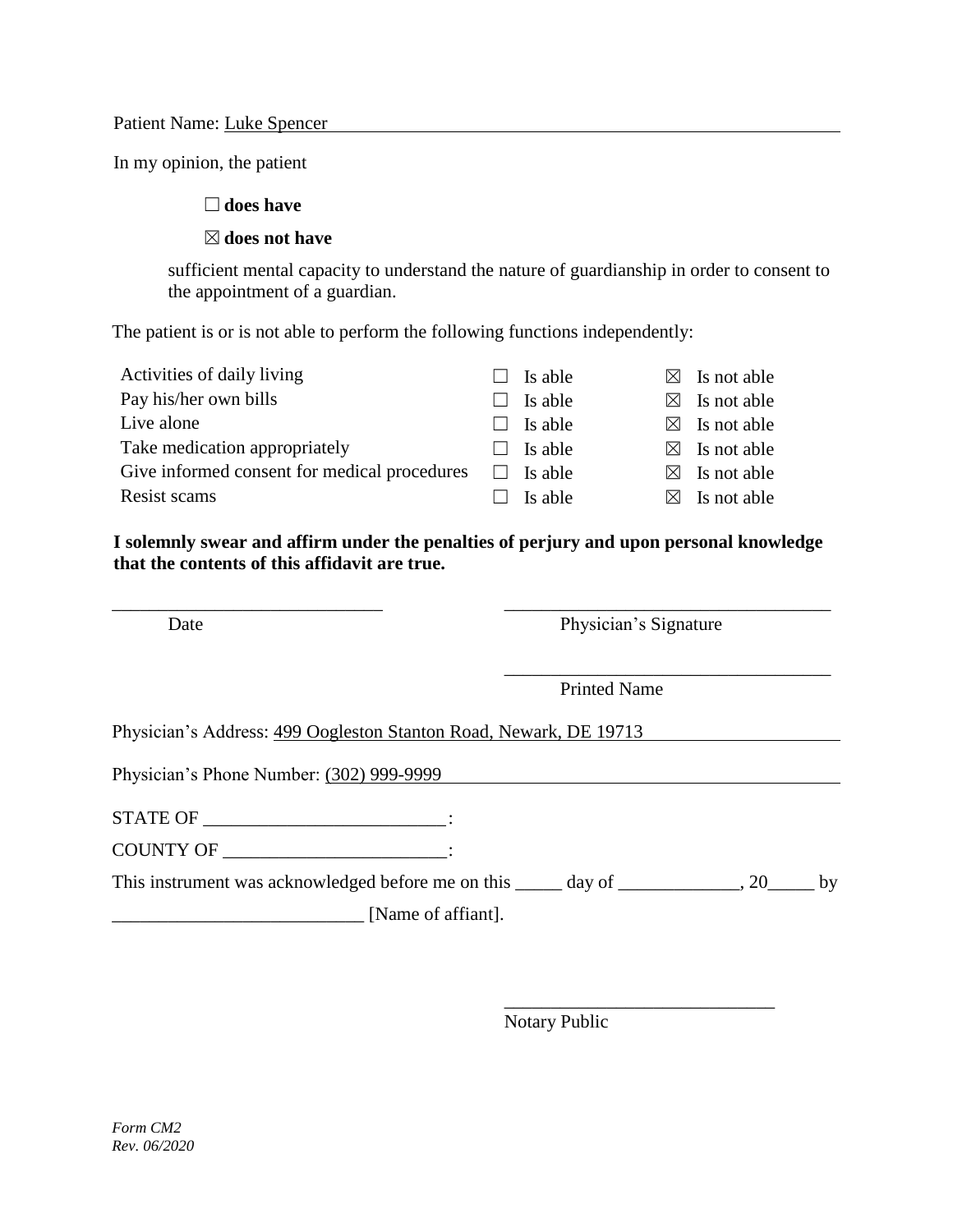## **SAMPLE** PHYSICIAN'S AFFIDAVIT **(Autism)**

NOTE: This affidavit will be used in a legal proceeding to appoint a guardian for the patient named below. Detailed information is necessary for the court to assess whether the patient has a disability under Delaware law. A person with a disability is defined under Delaware law as someone who "[b]y reason of mental or physical incapacity is unable properly to manage or care for their own person or property, or both, and, in consequence thereof, is in danger of dissipating or losing such property or of becoming the victim of designing persons or, in the case where a guardian of the person is sought, such person is in danger of substantially endangering person's own health, or of becoming subject to abuse by other persons or of becoming the victim of designing persons[.]" 12 Del. C. § 3901(a)(2). The information in this affidavit must be specific and detailed and based on your personal examination of the patient. Sample forms are available on the court's website at [https://courts.delaware.gov/forms/.](https://courts.delaware.gov/forms/) Thank you for your concern and cooperation.

**IS THIS AN EMERGENCY GUARDIANSHIP PETITION?** If an *emergency* appointment of guardian is needed, please complete page four (4) of this form *in addition* to pages one (1) through three (3).

PATIENT'S NAME: Suzy Ann Jones

ADDRESS: 8888 Berry Lane, Milford, DE 19963

DATE OF BIRTH: 03/03/2001

I, Chase Newman, (check one)  $\boxtimes M.D., \square D.O., \square Ph.D., \square Psy.D.,$  of full age, hereby certify as follows:

I am duly licensed and accredited in the following areas of medical practice:

Pediatric and Internal Medicine

The history of my involvement with this patient is the following: (check the appropriate box(es) and add further clarification on the blank lines)

\_\_\_\_\_\_\_\_\_\_\_\_\_\_\_\_\_\_\_\_\_\_\_\_\_\_\_\_\_\_\_\_\_\_\_\_\_\_\_\_\_\_\_\_\_\_\_\_\_\_\_\_\_\_\_\_\_\_\_\_\_\_\_\_\_\_\_\_\_\_\_\_\_\_\_\_

| $\Box$ 5-10 years $\Box$ 1-5 years $\Box$ Less than 1 year $\Box$ First visit<br>$\boxtimes$ 10+ years |  |
|--------------------------------------------------------------------------------------------------------|--|
|--------------------------------------------------------------------------------------------------------|--|

Primary Care Physician since 2000

| The patient's diagnoses/conditions related to their incapacity include:                      |  |                                                           |  |  |  |  |  |
|----------------------------------------------------------------------------------------------|--|-----------------------------------------------------------|--|--|--|--|--|
| 1. Autism Spectrum Disorder $\square$ Mild $\square$ Moderate $\square$ Severe $\square$ N/A |  |                                                           |  |  |  |  |  |
| 2. Cerebral Palsy                                                                            |  | $\Box$ Mild $\boxtimes$ Moderate $\Box$ Severe $\Box$ N/A |  |  |  |  |  |
| 3.                                                                                           |  | $\Box$ Mild $\Box$ Moderate $\Box$ Severe $\Box$ N/A      |  |  |  |  |  |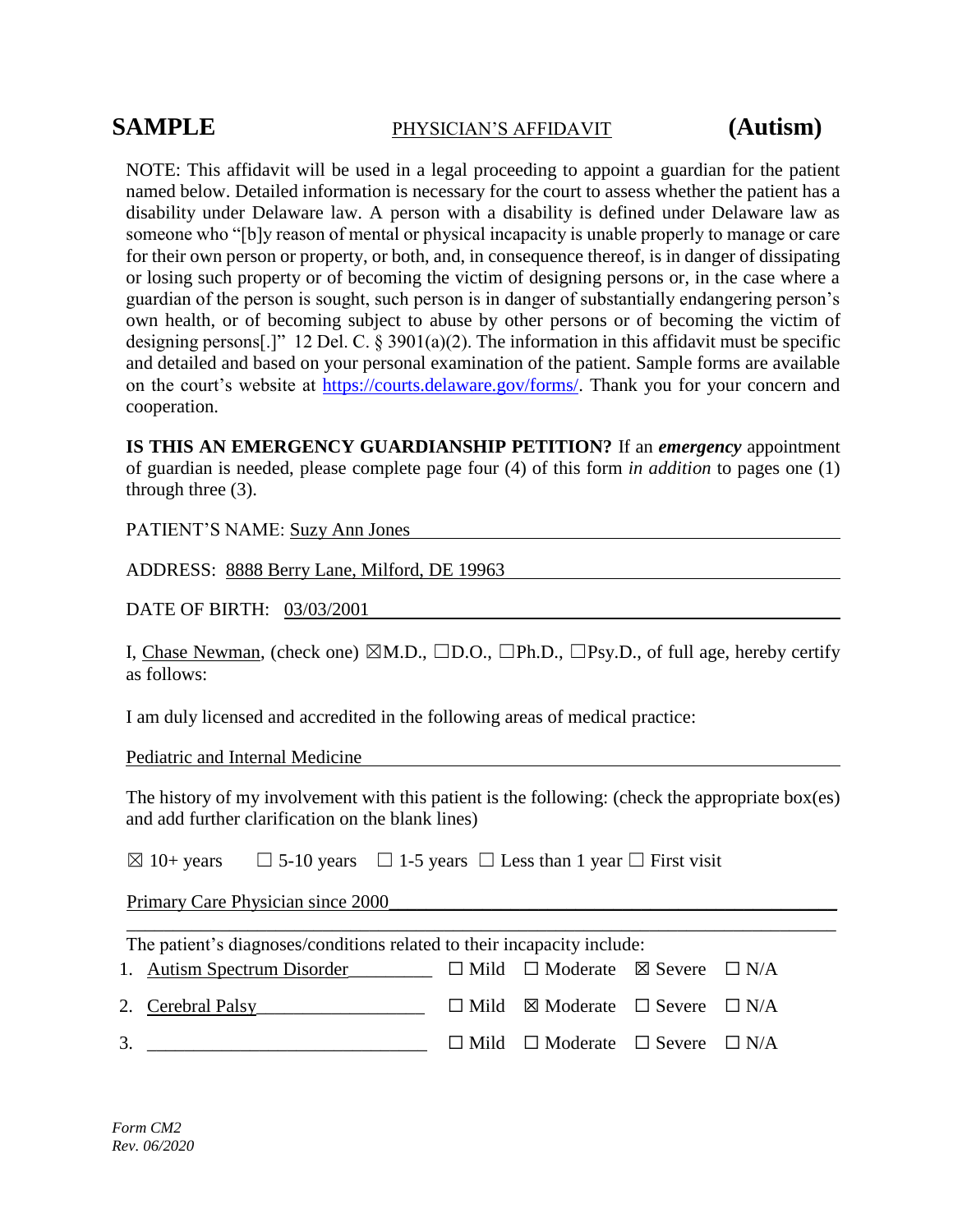Patient Name: Suzy Ann Jones

I personally examined this patient on July 12, 2020

The examination lasted approximately \_\_ 30 Minutes\_\_\_\_\_\_\_\_\_\_\_\_\_\_\_\_\_\_\_\_\_\_\_\_\_\_\_\_

(Time)

Relevant tests and results related to their incapacity:

Reviewed labs, MRI, CT Scan **Example 2018** and the contract of the contract of the contract of the contract of the contract of the contract of the contract of the contract of the contract of the contract of the contract of

Does the patient have difficulty communicating? If so, describe the difficulty in detail, and provide the cause of the patient's difficulty with communication:

Communication is limited due to speech is minimal, reasoning, judgment and speech is 1-2 words

Based on tests and my examination of this patient, it is my professional opinion that she/he:

#### ☐**does not have**

#### ☒**does have**

a disability that significantly interferes with the ability to make responsible decisions regarding health care, food, clothing, shelter, or finances.

 $\Box$  (Optional) The following documents are attached as supporting information regarding the particulars of the disability:

Describe the patient's disability:

Severe Autism, Intellectual Aggressive Behavior, self-injury, Global Developmental Delay, Severe Intellectual Disability, Non-Verbal, Intractable Seizure Disorder, Angelman Syndrome

\_\_\_\_\_\_\_\_\_\_\_\_\_\_\_\_\_\_\_\_\_\_\_\_\_\_\_\_\_\_\_\_\_\_\_\_\_\_\_\_\_\_\_\_\_\_\_\_\_\_\_\_\_\_\_\_\_\_\_\_\_\_\_\_\_\_\_\_\_\_\_\_\_\_ \_\_\_\_\_\_\_\_\_\_\_\_\_\_\_\_\_\_\_\_\_\_\_\_\_\_\_\_\_\_\_\_\_\_\_\_\_\_\_\_\_\_\_\_\_\_\_\_\_\_\_\_\_\_\_\_\_\_\_\_\_\_\_\_\_\_\_\_\_\_\_\_\_\_

The disability impairs the patient's ability to perform the following functions and activities: She needs assistance with daily living activities, bathing, clothing, feeding and requires maximum assistance with all ADL's and total care

In my opinion, the patient

### ☐**does have**

### ☒**does not have**

sufficient mental capacity to understand the nature of guardianship in order to consent to the appointment of a guardian.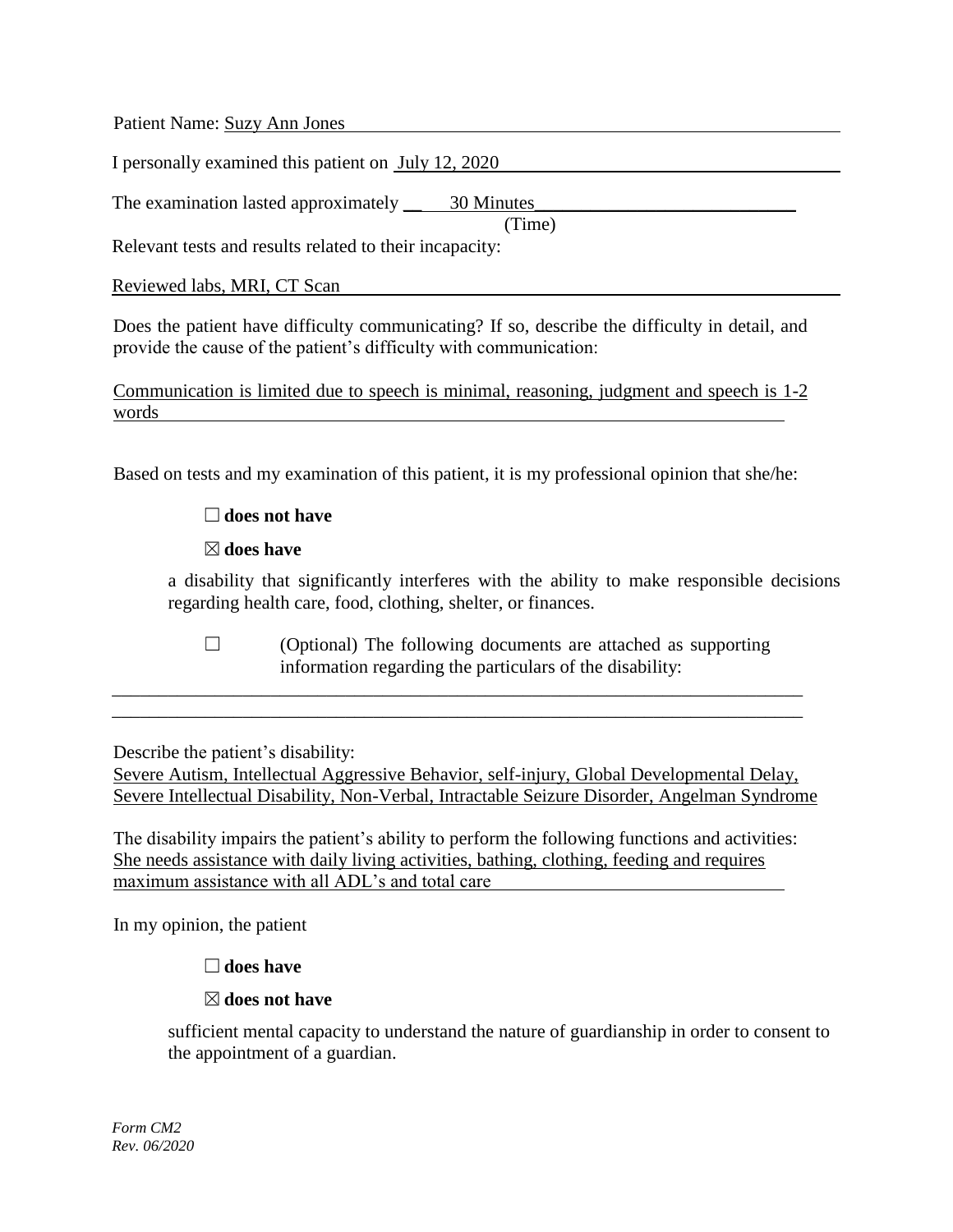Patient Name: Suzy Ann Jones

The patient is or is not able to perform the following functions independently:

| Activities of daily living                   | $\Box$ | Is able | $\boxtimes$ Is not able |
|----------------------------------------------|--------|---------|-------------------------|
| Pay his/her own bills                        | $\Box$ | Is able | $\boxtimes$ Is not able |
| Live alone                                   |        | Is able | $\boxtimes$ Is not able |
| Take medication appropriately                |        | Is able | $\boxtimes$ Is not able |
| Give informed consent for medical procedures |        | Is able | $\boxtimes$ Is not able |
| Resist scams                                 |        | Is able | $\boxtimes$ Is not able |

**I solemnly swear and affirm under the penalties of perjury and upon personal knowledge that the contents of this affidavit are true.**

\_\_\_\_\_\_\_\_\_\_\_\_\_\_\_\_\_\_\_\_\_\_\_\_\_\_\_\_\_ \_\_\_\_\_\_\_\_\_\_\_\_\_\_\_\_\_\_\_\_\_\_\_\_\_\_\_\_\_\_\_\_\_\_\_

Date Physician's Signature

\_\_\_\_\_\_\_\_\_\_\_\_\_\_\_\_\_\_\_\_\_\_\_\_\_\_\_\_\_

\_\_\_\_\_\_\_\_\_\_\_\_\_\_\_\_\_\_\_\_\_\_\_\_\_\_\_\_\_\_\_\_\_\_\_

Printed Name

Physician's Address: 1001 My Little Pony Road, Milford, DE 19963

Physician's Phone Number: (302) 898-9999

STATE OF \_\_\_\_\_\_\_\_\_\_\_\_\_\_\_\_\_\_\_\_\_\_\_\_\_\_: COUNTY OF \_\_\_\_\_\_\_\_\_\_\_\_\_\_\_\_\_\_\_\_\_\_\_\_:

This instrument was acknowledged before me on this \_\_\_\_\_ day of \_\_\_\_\_\_\_\_\_\_\_\_, 20\_\_\_\_\_ by \_\_\_\_\_\_\_\_\_\_\_\_\_\_\_\_\_\_\_\_\_\_\_\_\_\_\_ [Name of affiant].

Notary Public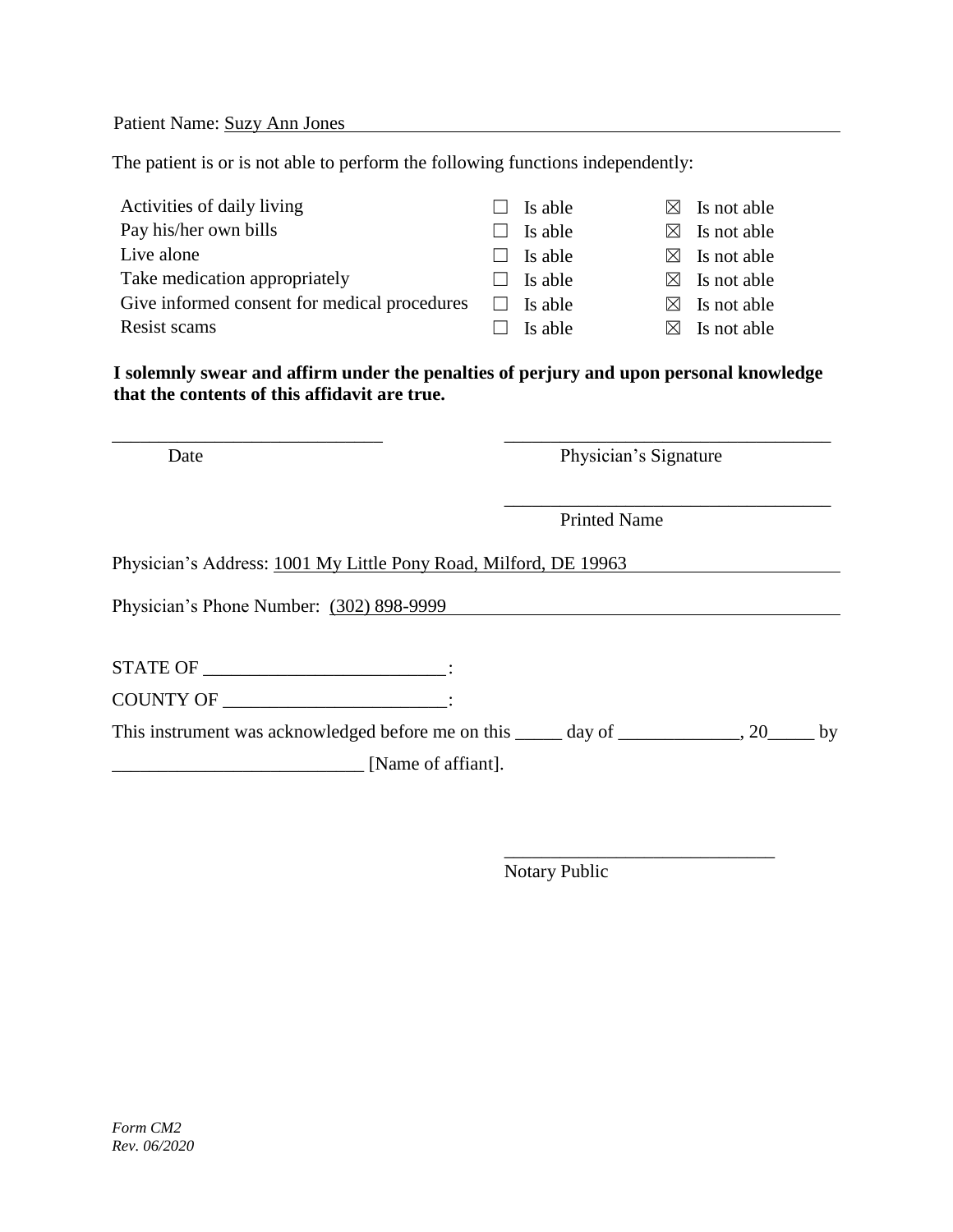# **SAMPLE** PHYSICIAN'S AFFIDAVIT (**Schizoaffective and Bi-Polar Disorder)**

NOTE: This affidavit will be used in a legal proceeding to appoint a guardian for the patient named below. Detailed information is necessary for the court to assess whether the patient has a disability under Delaware law. A person with a disability is defined under Delaware law as someone who "[b]y reason of mental or physical incapacity is unable properly to manage or care for their own person or property, or both, and, in consequence thereof, is in danger of dissipating or losing such property or of becoming the victim of designing persons or, in the case where a guardian of the person is sought, such person is in danger of substantially endangering person's own health, or of becoming subject to abuse by other persons or of becoming the victim of designing persons[.]" 12 Del. C.  $\S 3901(a)(2)$ . The information in this affidavit must be specific and detailed and based on your personal examination of the patient. Sample forms are available on the court's website at [https://courts.delaware.gov/forms/.](https://courts.delaware.gov/forms/) Thank you for your concern and cooperation.

**IS THIS AN EMERGENCY GUARDIANSHIP PETITION?** If an *emergency* appointment of guardian is needed, please complete page four (4) of this form *in addition* to pages one (1) through three (3).

PATIENT'S NAME: Erika Boulevard

ADDRESS: 10910 New England Street, Smyrna, DE 19977

DATE OF BIRTH: 10/10/1990

I, Dr. Rick Bauer, (check one)  $\boxtimes M.D., \square D.O., \square Ph.D., \boxtimes Psy.D.,$  of full age, hereby certify as follows:

I am duly licensed and accredited in the following areas of medical practice:

Medical Doctor and Psychiatry Licensed in Delaware and Pennsylvania \_\_\_\_\_\_\_\_\_\_\_\_\_\_\_\_\_\_\_\_\_\_\_\_\_\_\_\_\_\_\_\_\_\_\_\_\_\_\_\_\_\_\_\_\_\_\_\_\_\_\_\_\_\_\_\_\_\_\_\_\_\_\_\_\_\_\_\_\_\_\_\_\_\_\_\_

The history of my involvement with this patient is the following: (check the appropriate box(es) and add further clarification on the blank lines)

 $\Box$  10+ years  $\Box$  5-10 years  $\Box$  1-5 years  $\Box$  Less than 1 year  $\boxtimes$  First visit

Inpatient Psychiatrist

The patient's diagnoses/conditions related to their incapacity include:

| 1. Schizoaffective Disorder | $\Box$ Mild $\Box$ Moderate $\boxtimes$ Severe $\Box$ N/A |  |
|-----------------------------|-----------------------------------------------------------|--|
| 2. Bi-Polar Type            | $\Box$ Mild $\boxtimes$ Moderate $\Box$ Severe $\Box$ N/A |  |
| 3. Depression               | $\Box$ Mild $\Box$ Moderate $\boxtimes$ Severe $\Box$ N/A |  |

*Form CM2 Rev. 06/2020*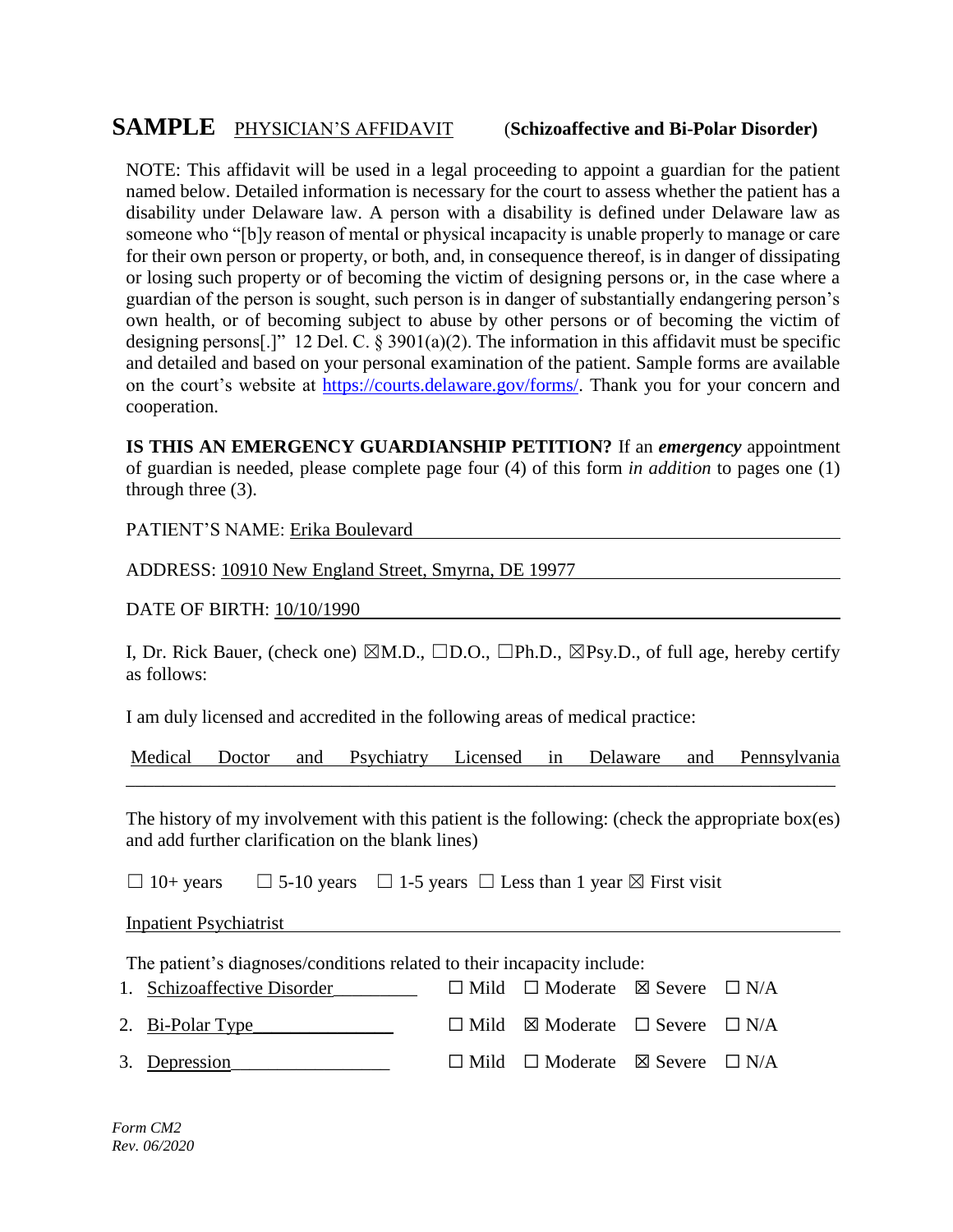Patient Name: Erika Boulevard I personally examined this patient on June 15, 2020 The examination lasted approximately \_\_\_\_\_\_\_\_\_\_30 minutes\_\_\_\_\_\_\_\_\_\_\_\_\_\_\_\_\_\_\_\_ (Time) Relevant tests and results related to their incapacity: MRI, EKG, Blood Test, Urine Analysis

Does the patient have difficulty communicating? If so, describe the difficulty in detail, and provide the cause of the patient's difficulty with communication:

\_\_\_\_\_\_\_\_\_\_\_\_\_\_\_\_\_\_\_\_\_\_\_\_\_\_\_\_\_\_\_\_\_\_\_\_\_\_\_\_\_\_\_\_\_\_\_\_\_\_\_\_\_\_\_\_\_\_\_\_\_\_\_\_\_\_\_\_\_\_\_\_\_\_ \_\_\_\_\_\_\_\_\_\_\_\_\_\_\_\_\_\_\_\_\_\_\_\_\_\_\_\_\_\_\_\_\_\_\_\_\_\_\_\_\_\_\_\_\_\_\_\_\_\_\_\_\_\_\_\_\_\_\_\_\_\_\_\_\_\_\_\_\_\_\_\_\_\_

Based on tests and my examination of this patient, it is my professional opinion that she/he:

### ☐**does not have**

☒**does have**

a disability that significantly interferes with the ability to make responsible decisions regarding health care, food, clothing, shelter, or finances.

 $\Box$  (Optional) The following documents are attached as supporting information regarding the particulars of the disability:

Describe the patient's disability: Severe Chronic Psychosis Auditing Hallucinations and Paranoia \_\_\_\_\_

The disability impairs the patient's ability to perform the following functions and activities:

\_\_\_\_\_\_\_\_\_\_\_\_\_\_\_\_\_\_\_\_\_\_\_\_\_\_\_\_\_\_\_\_\_\_\_\_\_\_\_\_\_\_\_\_\_\_\_\_\_\_\_\_\_\_\_\_\_\_\_\_\_\_\_\_\_\_\_\_\_\_\_\_\_\_\_

\_\_\_\_\_\_\_\_\_\_\_\_\_\_\_\_\_\_\_\_\_\_\_\_\_\_\_\_\_\_\_\_\_\_\_\_\_\_\_\_\_\_\_\_\_\_\_\_\_\_\_\_\_\_\_\_\_\_\_\_\_\_\_\_\_\_\_\_\_\_\_\_\_\_\_\_\_

\_\_\_\_\_\_\_\_\_\_\_\_\_\_\_\_\_\_\_\_\_\_\_\_\_\_\_\_\_\_\_\_\_\_\_\_\_\_\_\_\_\_\_\_\_\_\_\_\_\_\_\_\_\_\_\_\_\_\_\_\_\_\_\_\_\_\_\_\_\_\_\_\_\_ \_\_\_\_\_\_\_\_\_\_\_\_\_\_\_\_\_\_\_\_\_\_\_\_\_\_\_\_\_\_\_\_\_\_\_\_\_\_\_\_\_\_\_\_\_\_\_\_\_\_\_\_\_\_\_\_\_\_\_\_\_\_\_\_\_\_\_\_\_\_\_\_\_\_

Needs assistance with all ADL's and Manage Medication

In my opinion, the patient

☐**does have** 

#### ☒**does not have**

sufficient mental capacity to understand the nature of guardianship in order to consent to the appointment of a guardian.